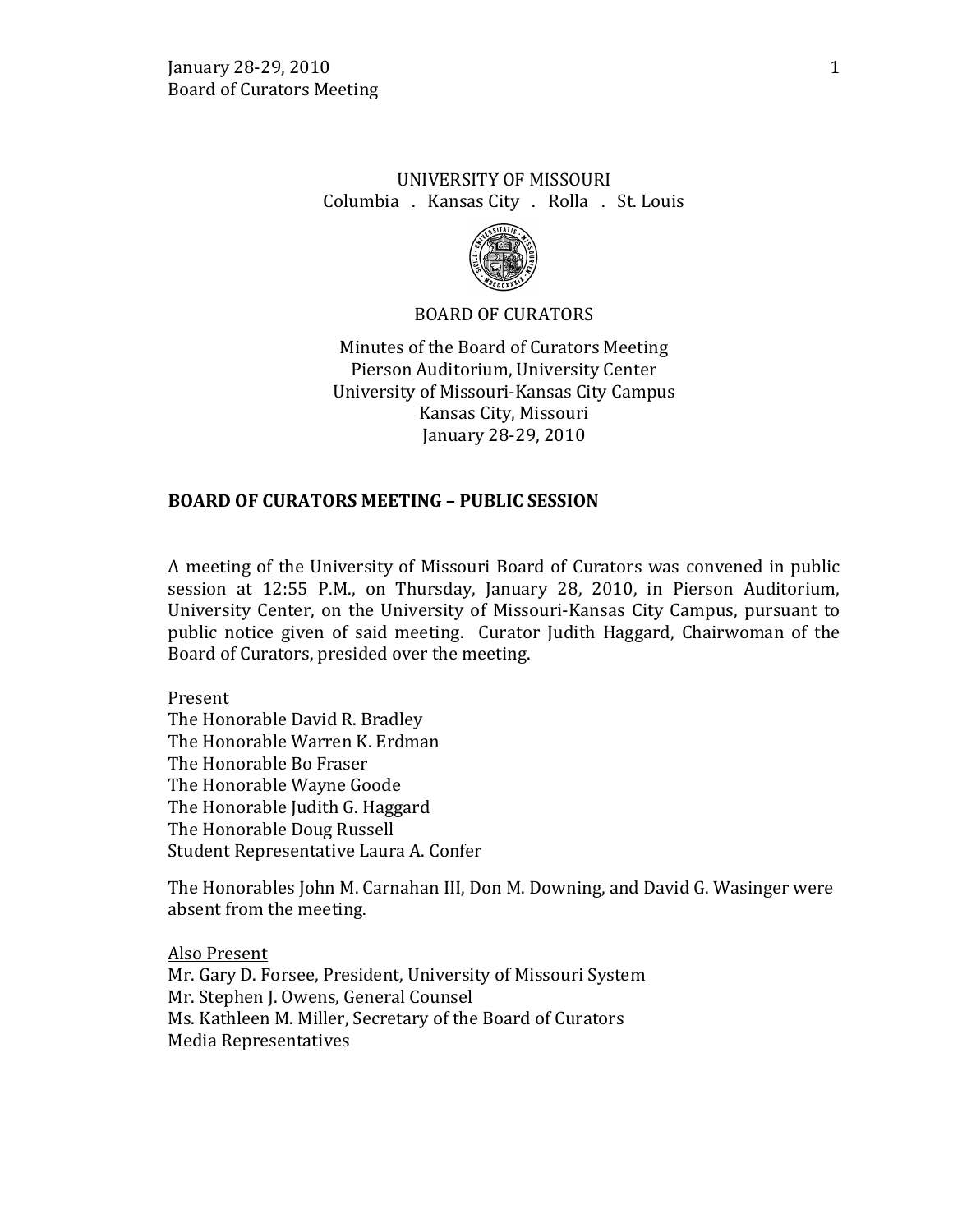It was recommended by Chairwoman Haggard, moved by Curator Bradley and

seconded by Curator Fraser, that the following Board of Curators Executive Committee

and Standing Committees appointments for 2010 be approved:

### **Executive Committee**

Warren K. Erdman, Chairman John M. Carnahan III Buford M. (Bo) Fraser Judith G. Haggard, ex officio

## **Academic, Student and External Affairs Committee**

Buford M. (Bo) Fraser, Chairman Don M. Downing Warren K. Erdman David G. Wasinger Board Chairman, ex officio Student Representative, ex officio University President, ex officio

#### **Audit Committee**

John M. Carnahan III, Chairman Don M. Downing Wayne Goode

#### **Compensation and Human Resources Committee**

Warren K. Erdman, Chairman David R. Bradley Buford M. (Bo) Fraser David G. Wasinger

#### **Finance Committee**

Doug Russell, Chairman Don M. Downing Wayne Goode

#### **Governance Committee**

Buford M. (Bo) Fraser, Chairman John M. Carnahan III Warren K. Erdman Board Chairman, ex officio University President, ex officio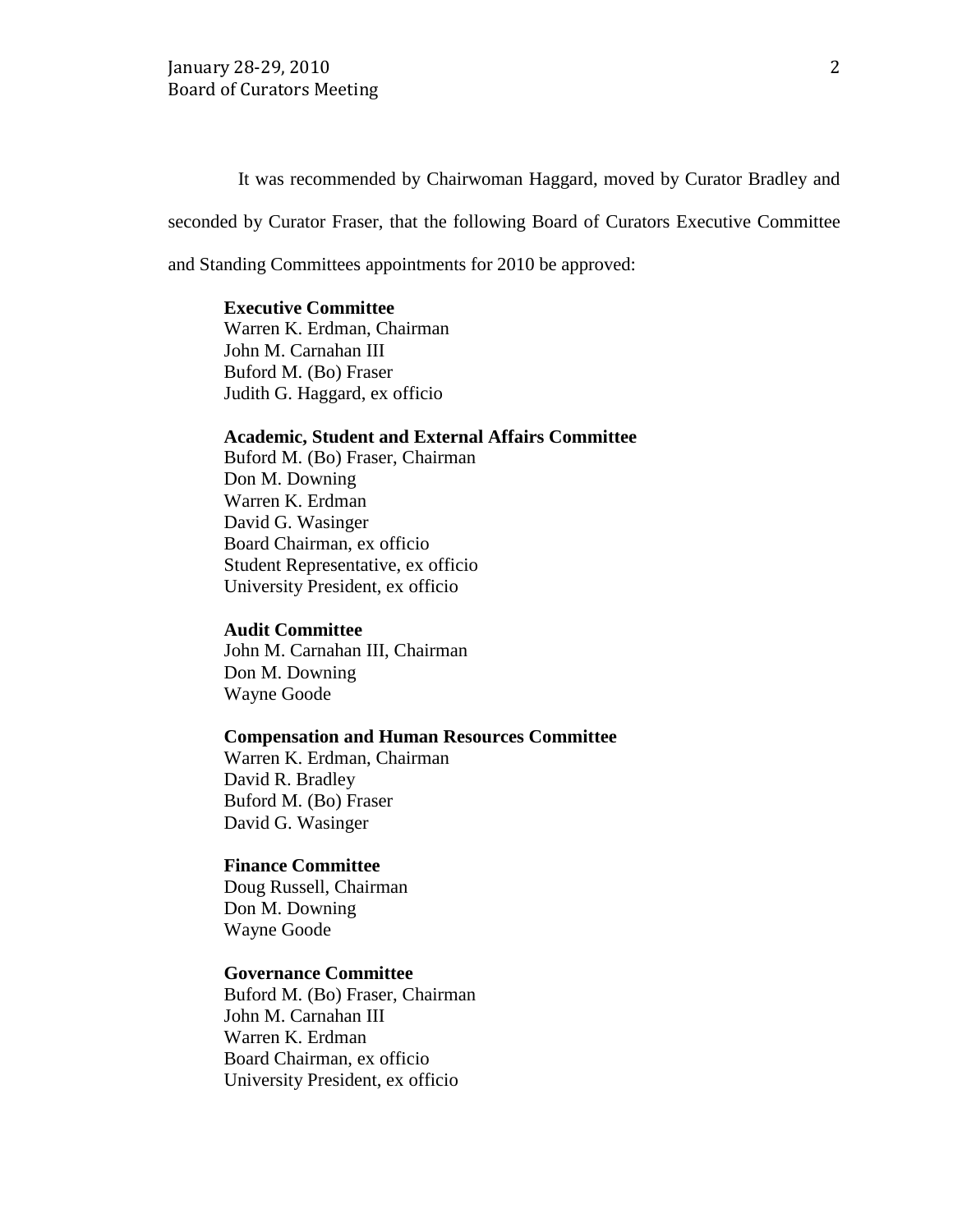## **Resources and Planning Committee**

David G. Wasinger, Chairman David R. Bradley Doug Russell

Roll call vote:

Curator Bradley voted yes. Curator Carnahan was absent. Curator Downing was absent. Curator Erdman voted yes. Curator Fraser voted yes. Curator Goode voted yes. Curator Haggard voted yes. Curator Russell voted yes. Curator Wasinger was absent.

The motion carried.

It was moved by Curator Erdman and seconded by Curator Russell, that there shall be an executive session with a closed record and closed vote of the Board of Curators meeting, on Thursday, January 28, 2010, and as needed on Friday, January 29, 2010, for consideration of:

- **Section 610.021(1), RSMo**, relating to matters identified in that provision, which include legal actions, causes of action or litigation, and confidential or privileged communications with counsel; and
- **Section 610.021(2), RSMo**, relating to matters identified in that provision, which include leasing, purchase, or sale of real estate; and
- **Section 610.021(3), RSMo**, relating to matters identified in that provision, which include hiring, firing, disciplining, or promoting of particular employees; and
- **Section 610.021(12), RSMo**, relating to matters identified in that provision, which include sealed bids and related documents and sealed proposals and related documents or documents related to a negotiated contract; and
- **Section 610.021(13), RSMo**, relating to matters identified in that provision, which include individually identifiable personnel records, performance ratings, or records pertaining to employees or applicants for employment; and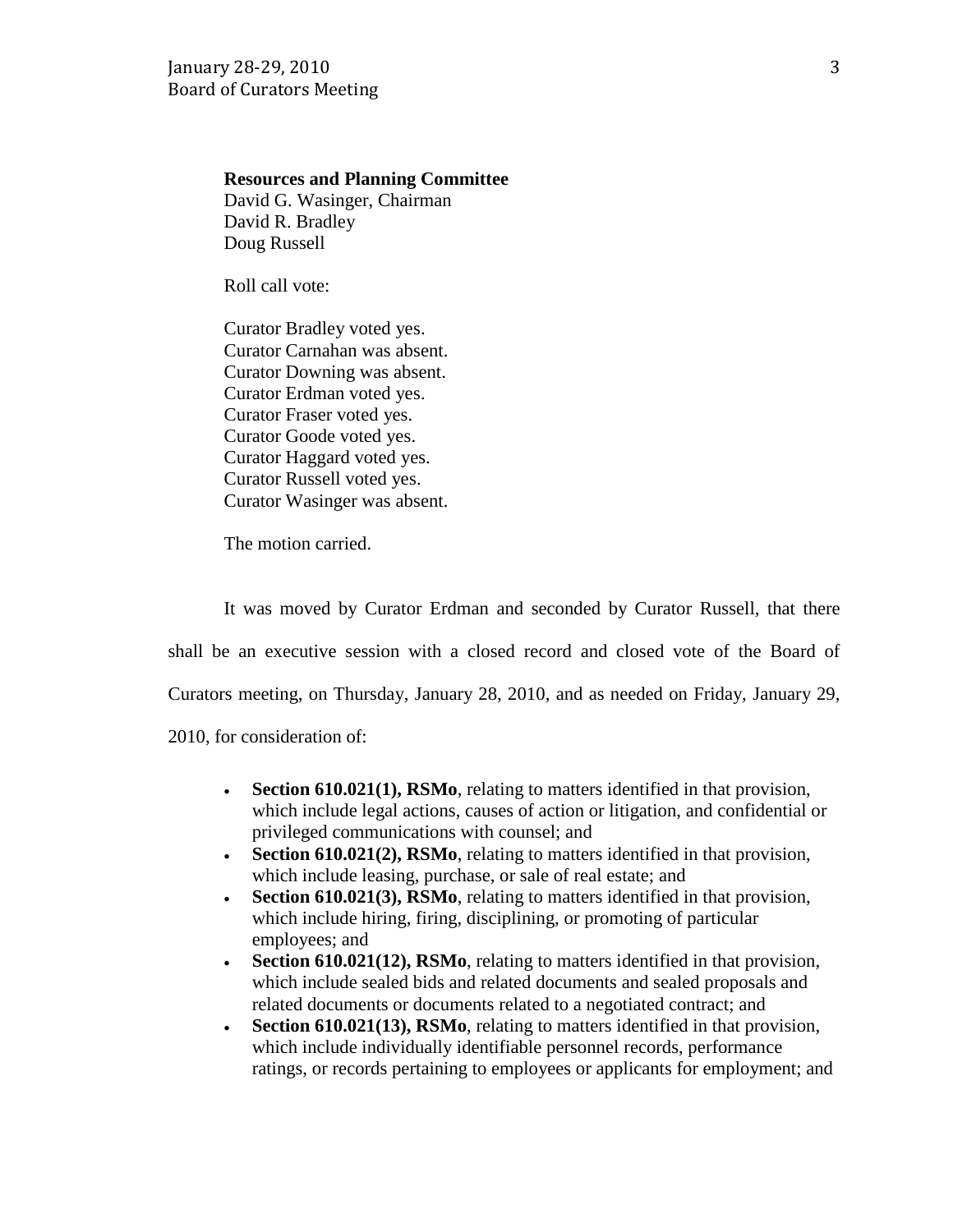Roll call vote:

Curator Bradley voted yes. Curator Carnahan was absent. Curator Downing was absent. Curator Erdman voted yes. Curator Fraser voted yes. Curator Goode voted yes. Curator Haggard voted yes. Curator Russell voted yes. Curator Wasinger was absent.

The motion carried.

Standing Committee meetings commenced at 12:55 P.M., on Thursday, January 28, 2010, and concluded at 4:05 P.M., on Thursday, January 28, 2010.

## **BOARD OF CURATORS MEETING – EXECUTIVE SESSION**

A meeting of the University of Missouri Board of Curators was convened in executive session at 4:15 P.M., on Thursday, January 28, 2010, in Pierson Auditorium, University Center, on the University of Missouri-Kansas City campus, pursuant to public notice given of said meeting. Curator Judith Haggard, Chairwoman of the Board of Curators, presided over the meeting.

## Present

The Honorable David R. Bradley The Honorable John M. Carnahan III The Honorable Warren K. Erdman The Honorable Bo Fraser The Honorable Wayne Goode The Honorable Judith G. Haggard The Honorable Doug Russell Student Representative Laura A. Confer

The Honorables Don M. Downing and David G. Wasinger were absent from the executive session on January 28, 2010.

Also Present Mr. Gary D. Forsee, President, University of Missouri System Mr. Stephen J. Owens, General Counsel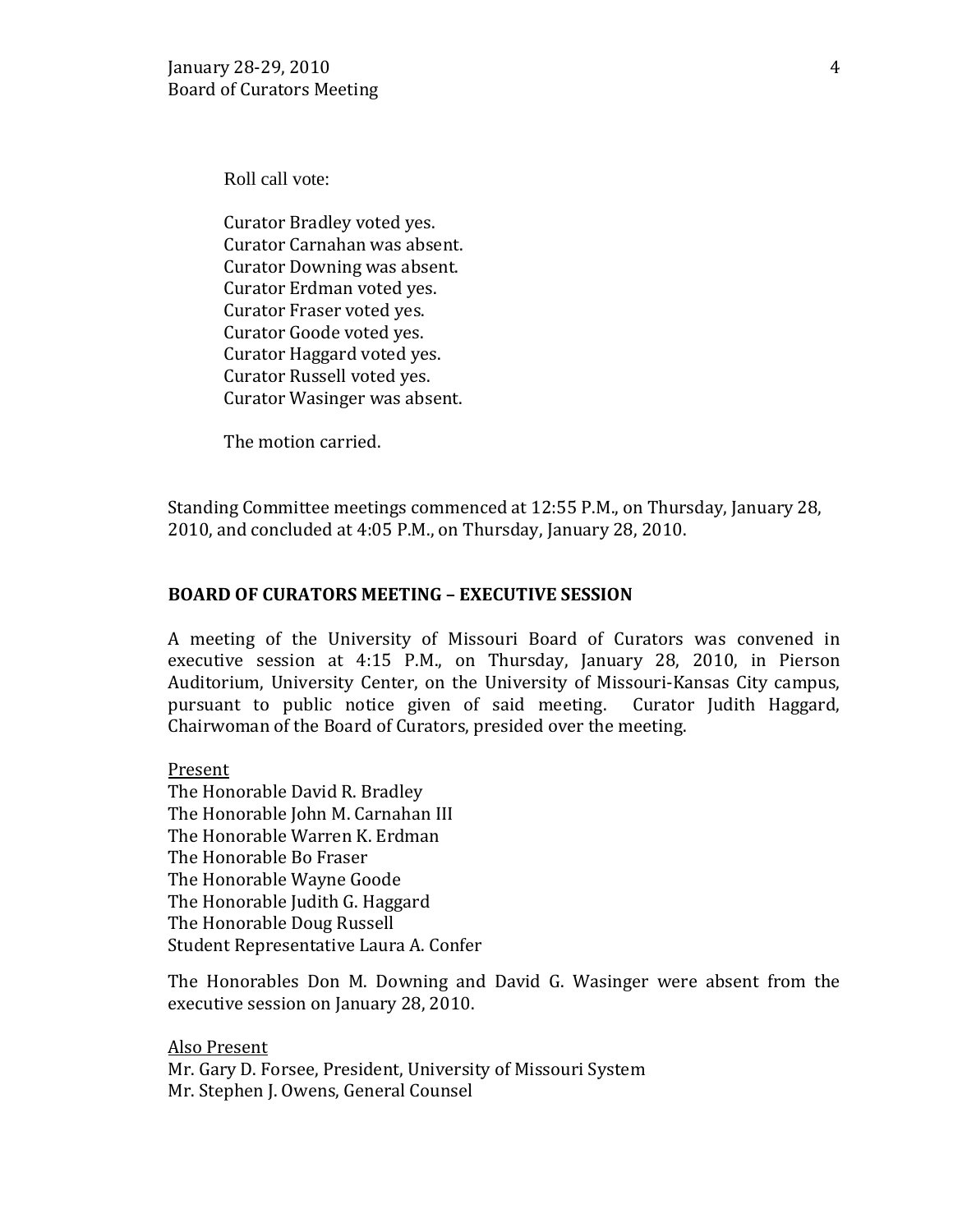Ms. Kathleen M. Miller, Secretary of the Board of Curators Ms. Natalie "Nikki" Krawitz, Vice President for Finance and Administration Dr. Brady J. Deaton, Chancellor, University of Missouri-Columbia Dr. Brian Foster, Provost, University of Missouri-Columbia Dr. Michael Middleton, Deputy Chancellor, University of Missouri-Columbia

# **AUDIT COMMITTEE MEETING – EXECUTIVE SESSION**

Contract Extension, UM – presented by Vice President Krawitz

This item has been excluded from the minutes and may be given public notice upon completion of transaction of subject matter. No action was taken by the Committee.

It was moved by Curator Carnahan and seconded by Curator Goode, that the

Audit Committee meeting, January 28, 2010, be adjourned.

Roll call vote:

Curator Carnahan voted yes. Curator Downing was absent. Curator Goode voted yes.

The motion carried.

#### **BOARD OF CURATORS MEETING – EXECUTIVE SESSION**

196 Off-Campus Student Housing, Rolla, Missouri, Missouri S&T – presented by Vice President Krawitz

It was recommended by Chancellor Carney, endorsed by President Forsee,

moved by Curator Erdman and seconded by Curator Bradley, that the following

action be approved:

that the Vice President for Finance and Administration be authorized to enter into a lease with Collegiate Station at Rolla, L.P., for off-campus student housing at 900 Collegiate Boulevard, Rolla, Missouri, beginning with the fall semester 2010, for 40 apartments (160 beds) for \$500 per bed, per month,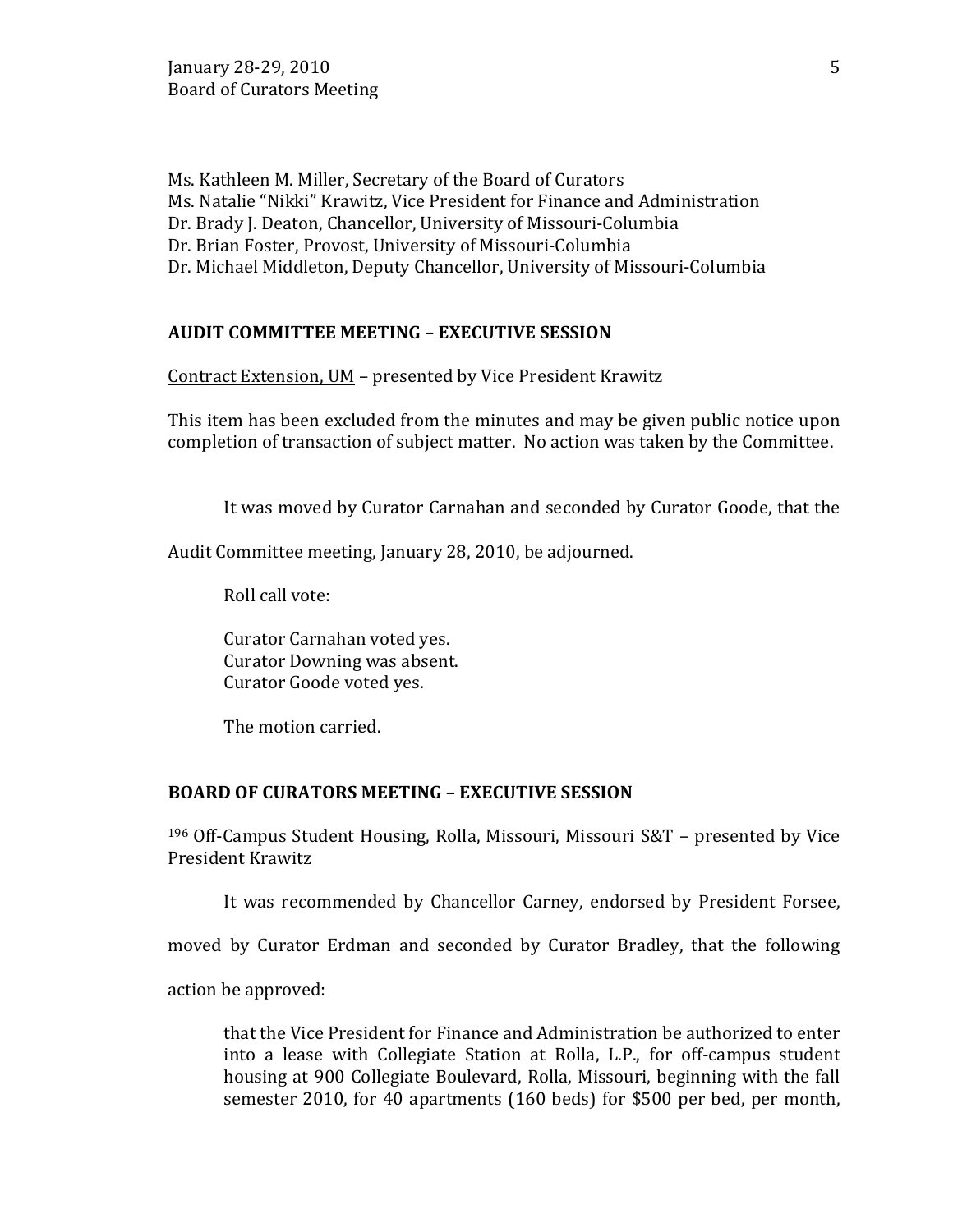for 10 months (\$800,000), with the option to lease up to 44 additional beds for 10 months and 4 additional beds for the fall semester (5 months) at the same rate for a total, if all options are exercised, of \$1,030,000, for Missouri University of Science and Technology.

Funding is from student residential life contracts  $$1,030,000$ 

Roll call vote:

Curator Bradley voted yes. Curator Carnahan voted yes. Curator Downing was absent. Curator Erdman voted yes. Curator Fraser voted yes. Curator Goode voted yes. Curator Haggard voted yes. Curator Russell voted yes. Curator Wasinger was absent.

The motion carried.

The lease agreement was executed on March 17, 2010.

Vice President Krawitz excused herself from the meeting at 4:27 P.M., on Thursday, January 28, 2010.

University President's Report to the Board of Curators on contracts, property and personnel – presented by President Forsee, with Chancellor Deaton, Provost Foster and Deputy Chancellor Middleton

No action was taken by the Board of Curators.

General Counsel's Report to the Board of Curators - presented by General Counsel **Owens** 

No action was taken by the Board of Curators

Litigation Report – presented by General Counsel Owens (on file with the Office of the Secretary)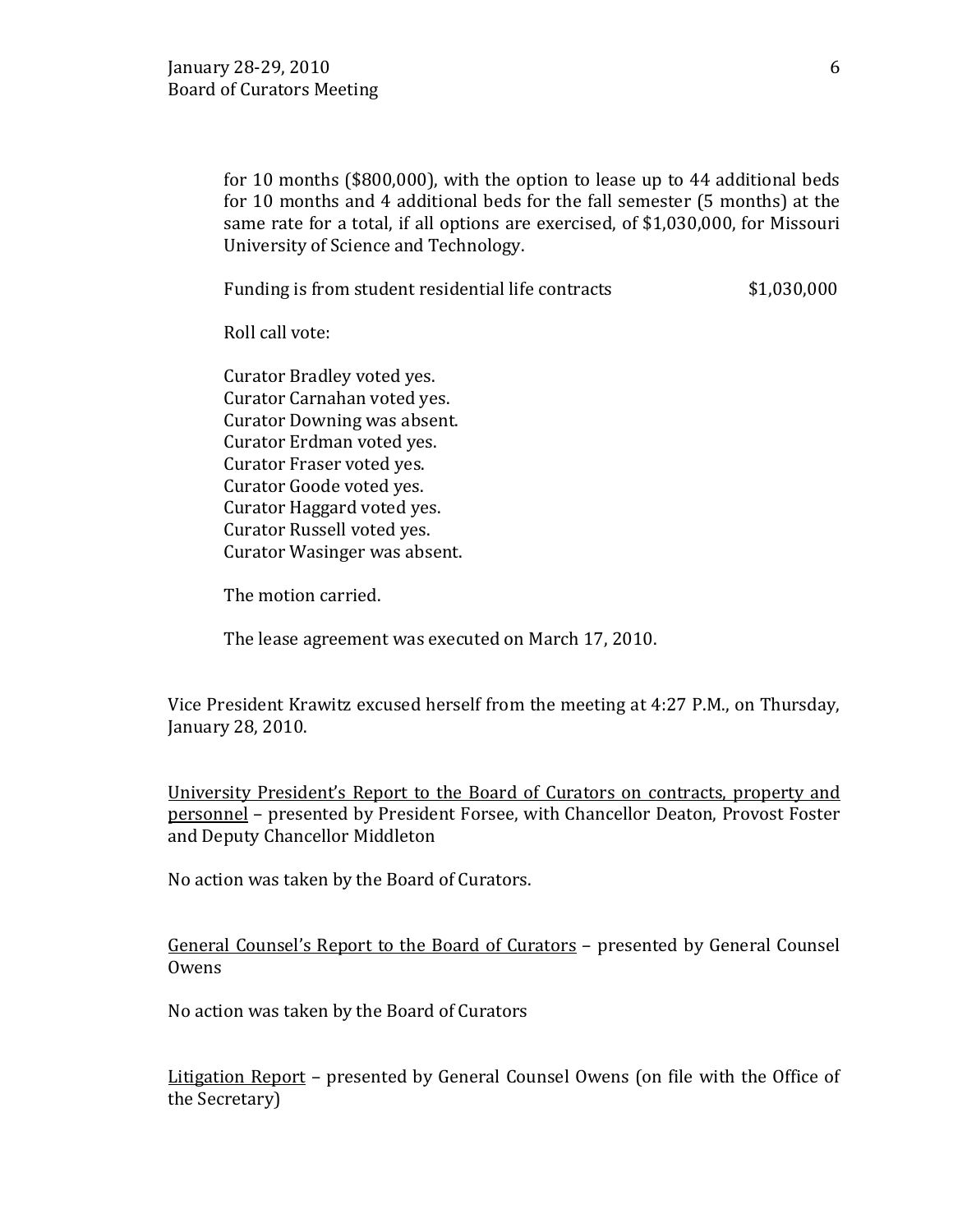No action was taken by the Board of Curators

The Board of Curators meeting-executive session concluded at 6:05 P.M., on

Thursday, January 28, 2010.

#### **Board of Curators Dinner Reception and Business Program**

Diastole, Kansas City, Missouri 6:00 – 7:30 P.M. Thursday, January 28, 2010 Hosted by Chancellor Leo E. Morton

Present

The Honorable David R. Bradley The Honorable John M. Carnahan III The Honorable Warren K. Erdman The Honorable Bo Fraser The Honorable Wayne Goode The Honorable Judith G. Haggard The Honorable Doug Russell Student Representative Laura A. Confer

#### Also Present

Mr. Gary D. Forsee, President, University of Missouri System Mr. Stephen J. Owens, General Counsel Ms. Kathleen M. Miller, Secretary of the Board of Curators Dr. Gary K. Allen, Vice President for Information Technology Dr. John F. Carney III, Chancellor, Missouri University of Science and Technology Dr. Brady J. Deaton, Chancellor, University of Missouri-Columbia Dr. Brian Foster, Provost, University of Missouri-Columbia Dr. Thomas F. George, Chancellor, University of Missouri-St. Louis Dr. Steven Graham, Senior Associate Vice President for Academic Affairs Dr. Gail Hackett, Provost, University of Missouri-St. Louis Mr. Stephen C. Knorr, Vice President for Government Relations Mr. Leo E. Morton, Chancellor, University of Missouri-Kansas City Dr. Michael F. Nichols, Vice President for Research and Economic Development Dr. Betsy Rodriguez, Vice President for Human Resources Dr. W. Kent Wray, Provost, Missouri University of Science and Technology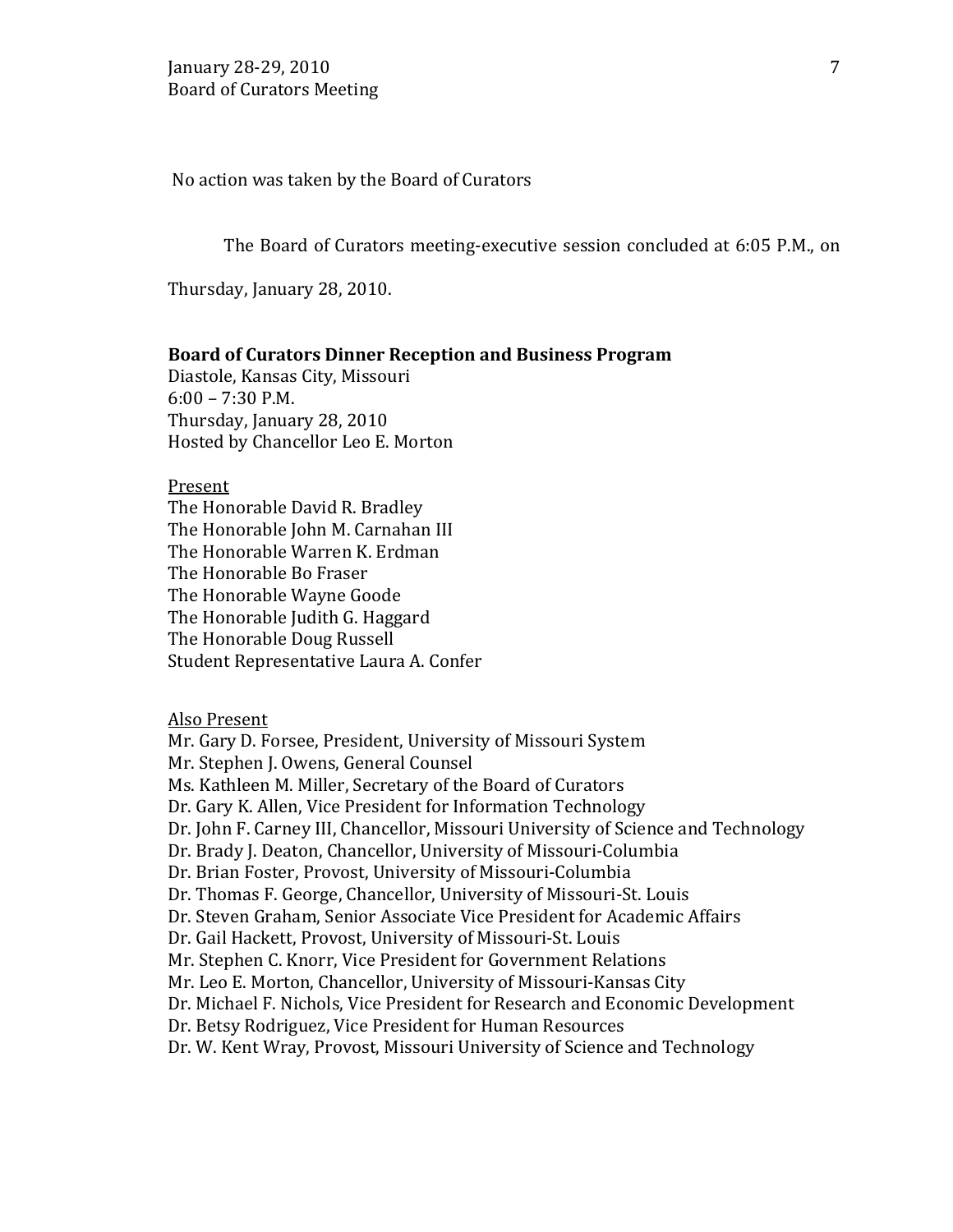Program: University of Missouri-Kansas City Medical Programs – presented by Dr. Robert Piepho, Dean and Professor of Pharmacy, UMKC

### **BOARD OF CURATORS MEETING – PUBLIC SESSION**

A meeting of the University of Missouri Board of Curators was convened in public session at 8:05 A.M., on Friday, January 29, 2010, in Pierson Auditorium of the University Center, on the University of Missouri-Kansas City campus, pursuant to public notice given of said meeting. Curator Judith Haggard, Chairwoman of the Board of Curators, presided over the meeting.

Present

The Honorable David R. Bradley The Honorable John M. Carnahan III The Honorable Warren K. Erdman The Honorable Bo Fraser The Honorable Wayne Goode The Honorable Judith G. Haggard The Honorable Doug Russell, via conference telephone The Honorable David G. Wasinger, via conference telephone Student Representative Laura A. Confer

The Honorable Don M. Downing was absent from the meeting.

#### Also Present

Mr. Gary D. Forsee, President, University of Missouri System Mr. Stephen J. Owens, General Counsel Ms. Kathleen M. Miller, Secretary of the Board of Curators Dr. Gary K. Allen, Vice President for Information Technology Dr. John F. Carney III, Chancellor, Missouri University of Science and Technology Dr. Brady J. Deaton, Chancellor, University of Missouri-Columbia Dr. Thomas F. George, Chancellor, University of Missouri-St. Louis Dr. Steven Graham, Senior Associate Vice President for Academic Affairs Mr. Stephen C. Knorr, Vice President for Government Relations Ms. Natalie "Nikki" Krawitz, Vice President for Finance and Administration Mr. Leo E. Morton, Chancellor, University of Missouri-Kansas City Dr. Michael F. Nichols, Vice President for Research and Economic Development Dr. Betsy Rodriguez, Vice President for Human Resources Dr. David R. Russell, Senior Associate Vice President and Chief of Staff Ms. Cindy Pollard, Associate Vice President of Strategic Communications Media Representatives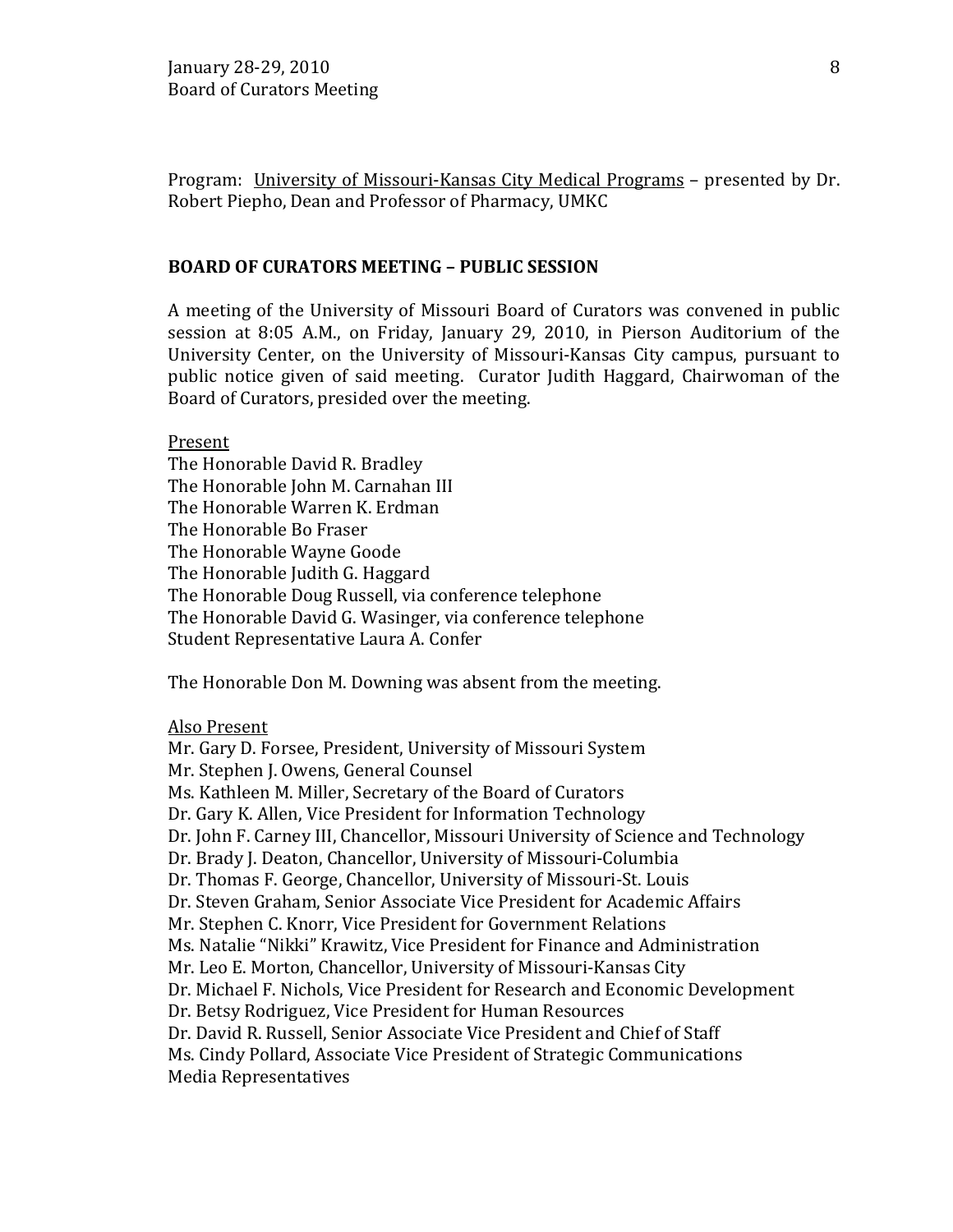Board Chairwoman's Report – presented by Chairwoman Haggard (slides on file)

University President's State of the University Report – presented by President Forsee (transcription and slides on file)

- As of January, State's revenues are off 10-11%
- Agree to hold in-State undergraduate tuition flat, in exchange for a \$24M cut to our core budget
- Governor's budget for 2011 reduces 2010 level by \$24M on "core" and \$15.5M on "other curator programs" (approximately 30%)
- New mandates or new fixed costs add \$25M to our funding requirements
- In 2012, additional federal stimulus support goes away (\$24M) will State revenues have recovered?

UM will provide up to \$5M over the next three years in the University of Missouri Enterprise Investment Initiative.

In 2010, evaluate and examine key elements of historic paradigm shift and report to board with conclusions (October board of curators meeting):

- Bachelor's degree completion strategies UMSL takes leadership
- eLearning MU and System Office take leadership
- Outside-In workforce needs (focus on math, engineering, technology and science) – Missouri S&T takes leadership
- Articulation--P-20 general education pathways UMKC takes leadership
- 3-year accelerated degrees System-wide leadership

Annual Report on Research and Economic Development – presented by Vice President Mike Nichols (slides and Annual Report brochure on file)

State of the Campus Report, University of Missouri-Kansas City – presented by Chancellor Morton (slides on file)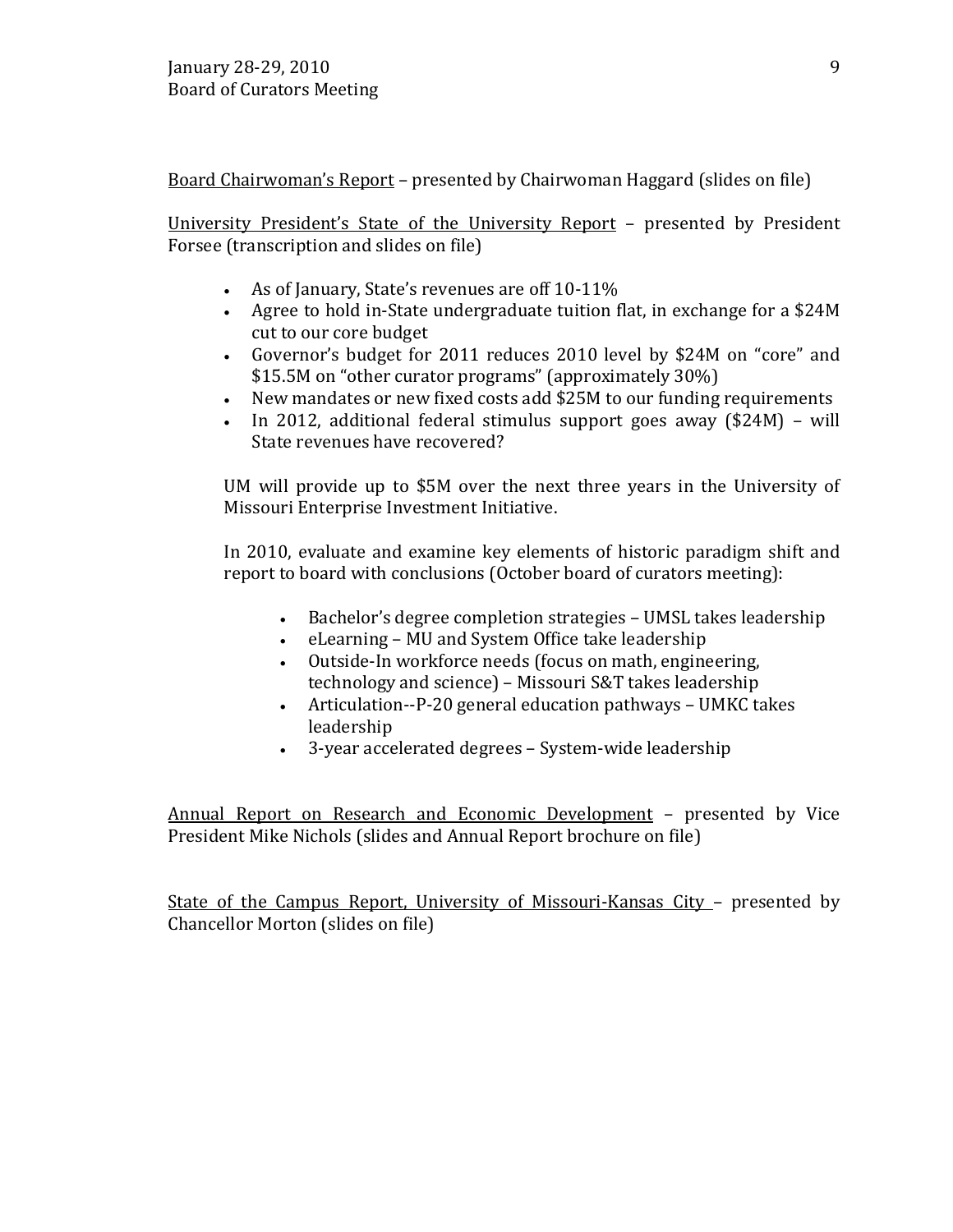# **Consent Agenda**

It was endorsed by President Forsee, moved by Curator Carnahan and seconded by Curator Goode, that the following items be approved by consent agenda:

- 1. Minutes of the Board of Curators Meeting, December 10-11, 2009 as provided to the curators for review and approval
- 2. Amendment to Collected Rules and Regulations 300.030 Faculty Bylaws, Missouri S&T – as on file with the minutes of this meeting (Page Open-Consent-2jj, second to last line should read: …vote of those casting…)
- 3. Spinal Cord Injuries and Congenital or Acquired Disease Processes Research Program Proposals

The one research proposal approved by the Spinal Cord Injuries Research Program Advisory Board shall be approved by the board as follows:

Spinal Cord Injuries and Congenital or Acquired Disease Processes Research Program Proposal Recommended for Funding, 2010

I. Feedback Determination of the Biomechanical Properties of Rodent Spinal Cord using in-vivo Diffusions MRI \$50,000 Tsang-Wei Tu Department of Mechanical, Aerospace and Structural Engineering, Washington University

Total funding recommended \$50,000

Roll call vote of Consent Agenda items 1-3:

Curator Bradley voted yes. Curator Carnahan voted yes. Curator Downing was absent. Curator Erdman voted yes. Curator Fraser voted yes. Curator Goode voted yes.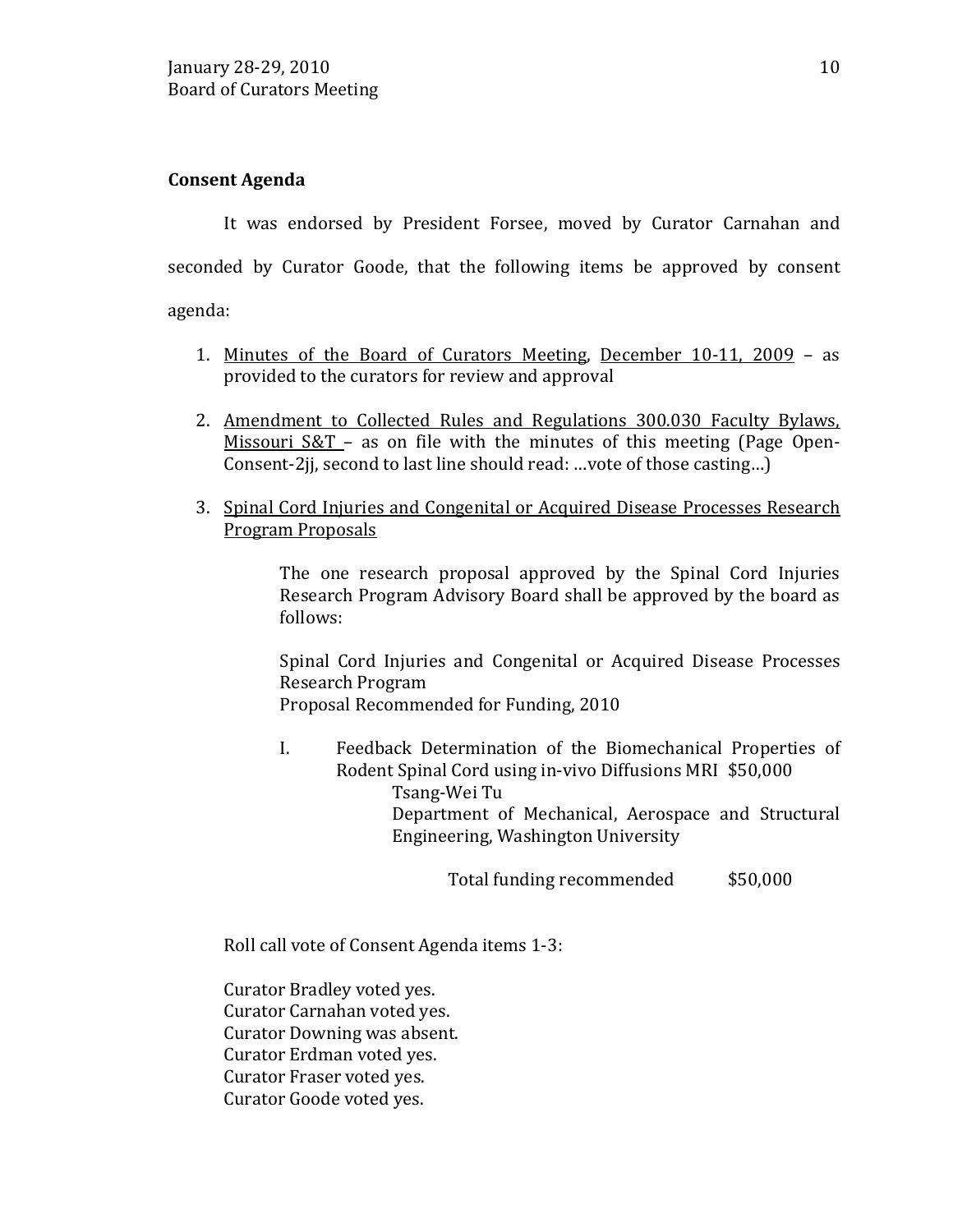Curator Haggard voted yes. Curator Russell voted yes. Curator Wasinger voted yes.

The motion carried.

# **Academic, Student and External Affairs**

Committee Chairman Fraser provided a recap of the January 28, 2010, Academic, Student and External Affairs Committee meeting.

## Information

- 1. eLearning Report
- 2. Annual Fall Enrollment and Student Success Report
- 3. Government Relations Report

# Minutes of Academic, Student and External Affairs Committee meeting, December 10, 2009

Due to a lack of quorum in the Academic, Student and External Affairs committee meeting on January 28, 2010, the minutes were forwarded to the full board for approval.

It was moved by Curator Fraser and seconded by Curator Erdman, that the

minutes of the December 10, 2009, Board of Curators Academic, Student and

External Affairs Committee meeting, be approved, as on file for the committee:

Roll call vote:

Curator Bradley voted yes. Curator Carnahan voted yes. Curator Downing was absent. Curator Erdman voted yes. Curator Fraser voted yes. Curator Goode voted yes. Curator Haggard voted yes. Curator Russell voted yes. Curator Wasinger voted yes.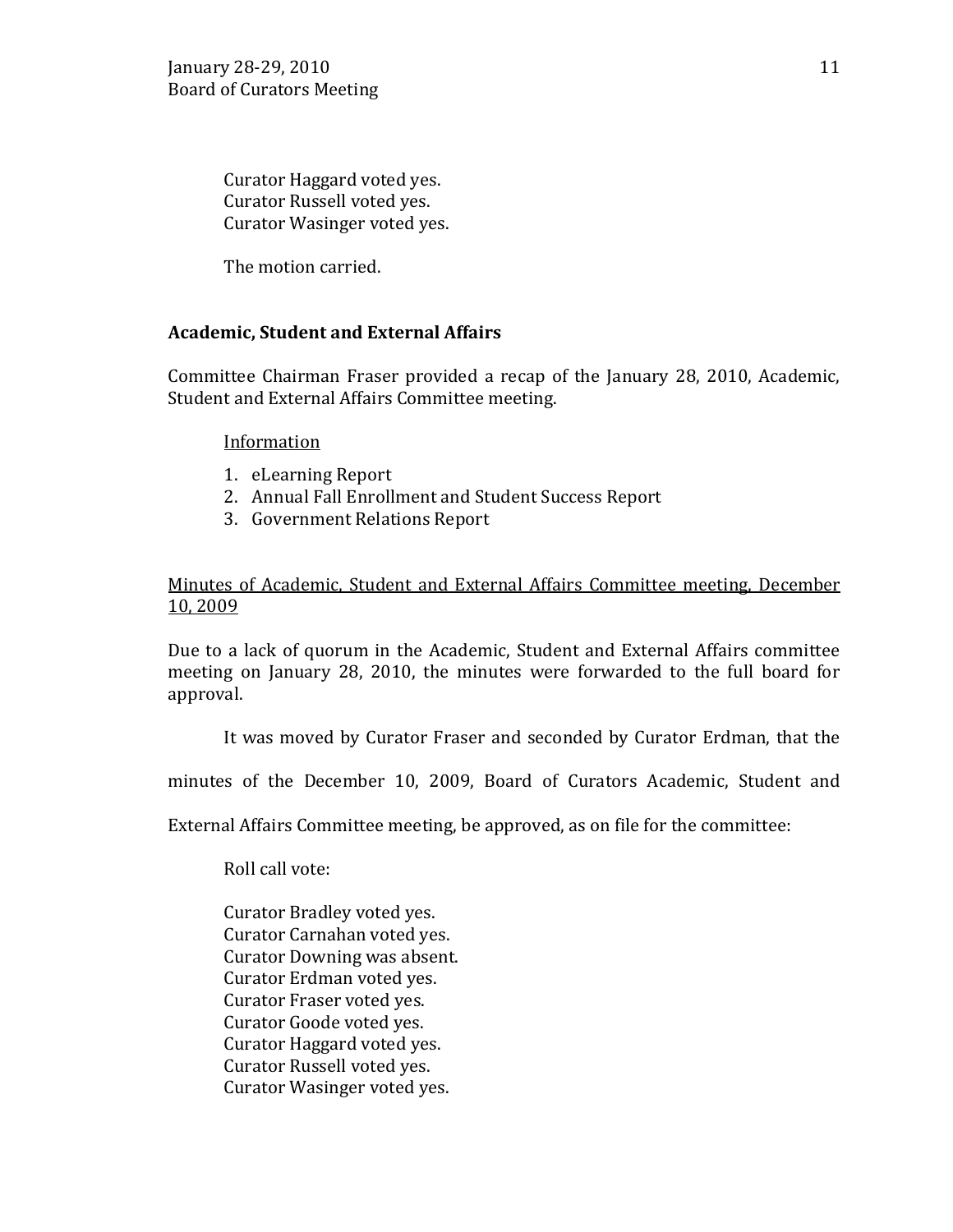The motion carried.

### Master of Science in Explosives Engineering, Missouri S&T

It was recommended by Senior Associate Vice President Graham, endorsed

by President Forsee, recommended by the Academic, Student and External Affairs

Committee, moved by Curator Fraser and seconded by Curator Erdman, that the

following action be approved:

the Missouri University of Science and Technology shall be authorized to submit the proposal for a Master of Science in Explosives Engineering (as on file with the minutes of this meeting) to the Coordinating Board for Higher Education for approval.

Roll call vote:

Curator Bradley voted yes. Curator Carnahan voted yes. Curator Downing was absent. Curator Erdman voted yes. Curator Fraser voted yes. Curator Goode voted yes. Curator Haggard voted yes. Curator Russell voted yes. Curator Wasinger voted yes.

The motion carried.

## **Audit**

Committee Chairman Carnahan provided a recap of the January 28, 2010, Audit Committee meeting-public session.

## Information

- 1. Internal Audit Quarterly Report
- 2. Internal Audit Services Review
- 3. Fiscal Misconduct Reporting Line Annual Report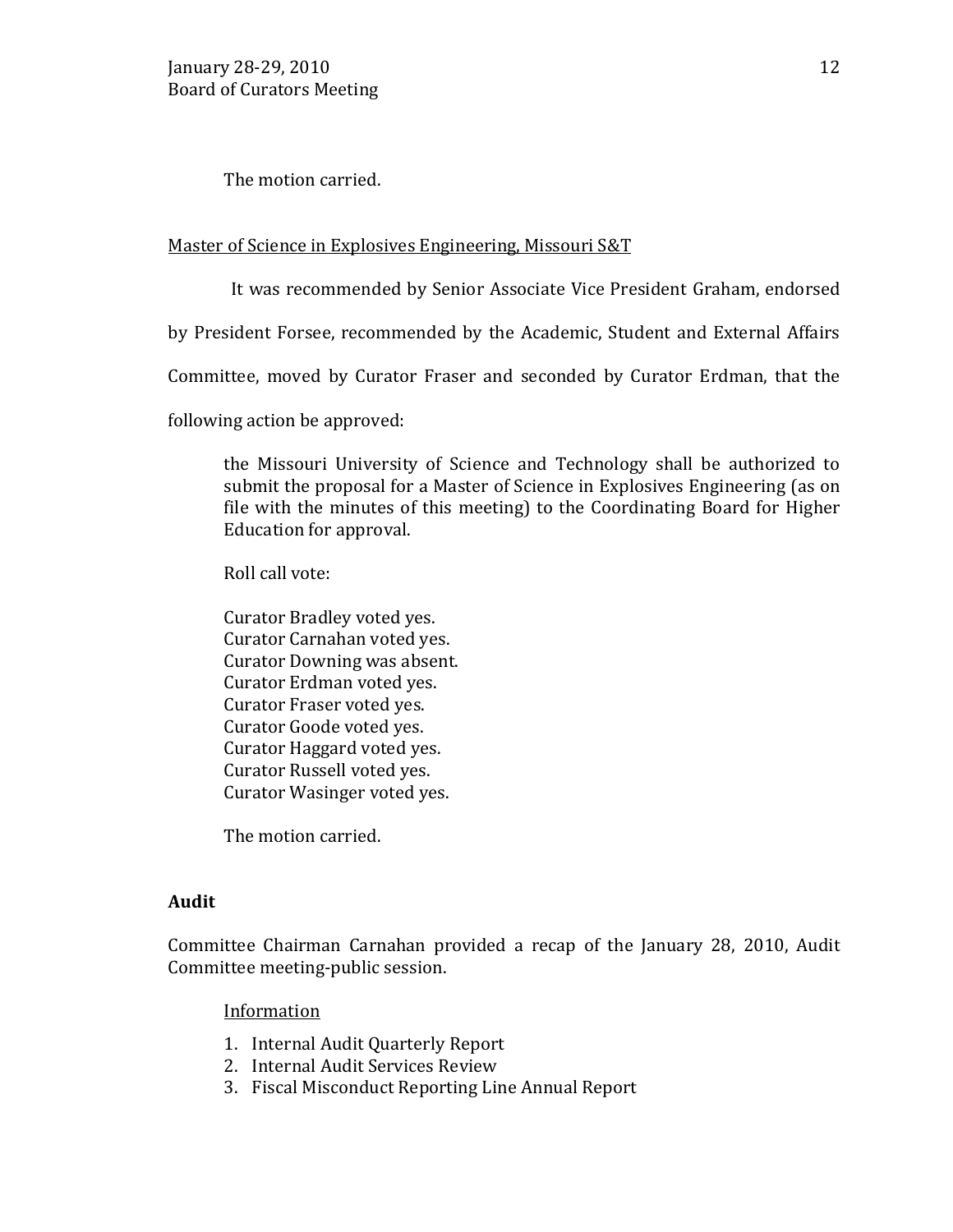# Minutes of the Audit Committee meeting, December 10, 2009

The minutes of the December 10, 2009, Board of Curators Audit Committee meeting were approved by the Committee on January 28, 2010, as on file for the committee.

Note: On page Open-Aud-1c, paragraph four, Curator Goode would like his comment clarified.

# Engagement of KPMG LLP as Independent Auditors

It was recommended by Vice President Krawitz, endorsed by President

Forsee, recommended by the Audit Committee, moved by Curator Carnahan and

seconded by Curator Fraser, that the following action be approved:

the Vice President for Finance and Administration shall be authorized to employ the firm of KPMG LLP to provide audit services to the University of Missouri for fiscal year ending June 30, 2010, for fees of \$664,507 plus expenses not to exceed \$58,518.

Roll call vote:

Curator Bradley voted yes. Curator Carnahan voted yes. Curator Downing was absent. Curator Erdman voted yes. Curator Fraser voted yes. Curator Goode voted yes. Curator Haggard voted yes. Curator Russell voted yes. Curator Wasinger voted yes.

The motion carried.

## **Compensation and Human Resources**

Committee Chairman Erdman provided a recap of the January 28, 2010, Compensation and Human Resources committee meeting.

Information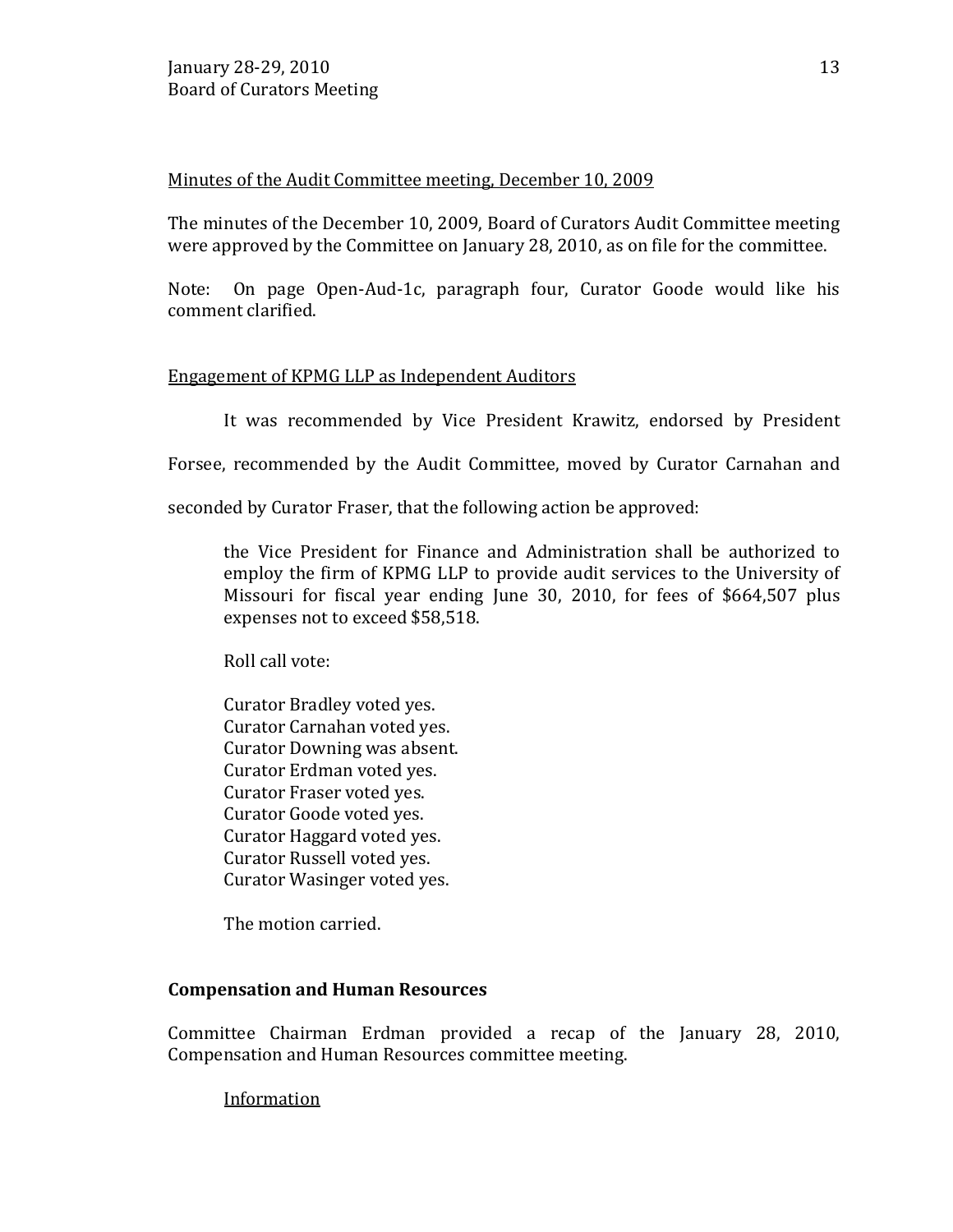# 1. Annual Report on Benefits (slides on file)

# Minutes of the October 22, 2009, Compensation and Human Resources Committee meeting

The minutes of the October 22, 2009, Board of Curators Compensation and Human Resources Committee meeting were approved in the committee meeting on January 28, 2010, as on file for the committee.

# **Finance**

Committee member Wayne Goode provided a recap of the January 28, 2010, Finance Committee meeting.

# Information

- 1. Investment Update (slides on file)
- 2. University of Missouri Health Care Quarterly Report

# Minutes of the Finance Committee meeting, December 10, 2009

The minutes of the December 10, 2009, Board of Curators Finance Committee meeting were approved in the committee meeting on January 28, 2010, as on file for the committee.

## Hedge Fund Manager Termination and Reallocation, UM

It was recommended by Vice President Krawitz, endorsed by President

Forsee, recommended by the Finance Committee, moved by Curator Goode, and

seconded by Curator Russell, that the following recommendation be approved:

the Vice President for Finance and Administration shall be authorized to:

- 1. terminate Ramius LLP as a hedge fund manager for the Endowment and the Retirement Funds; and
- 2. allocate the assets to Corbin Capital Partners and EnTrust Capital, hedge fund of fund managers.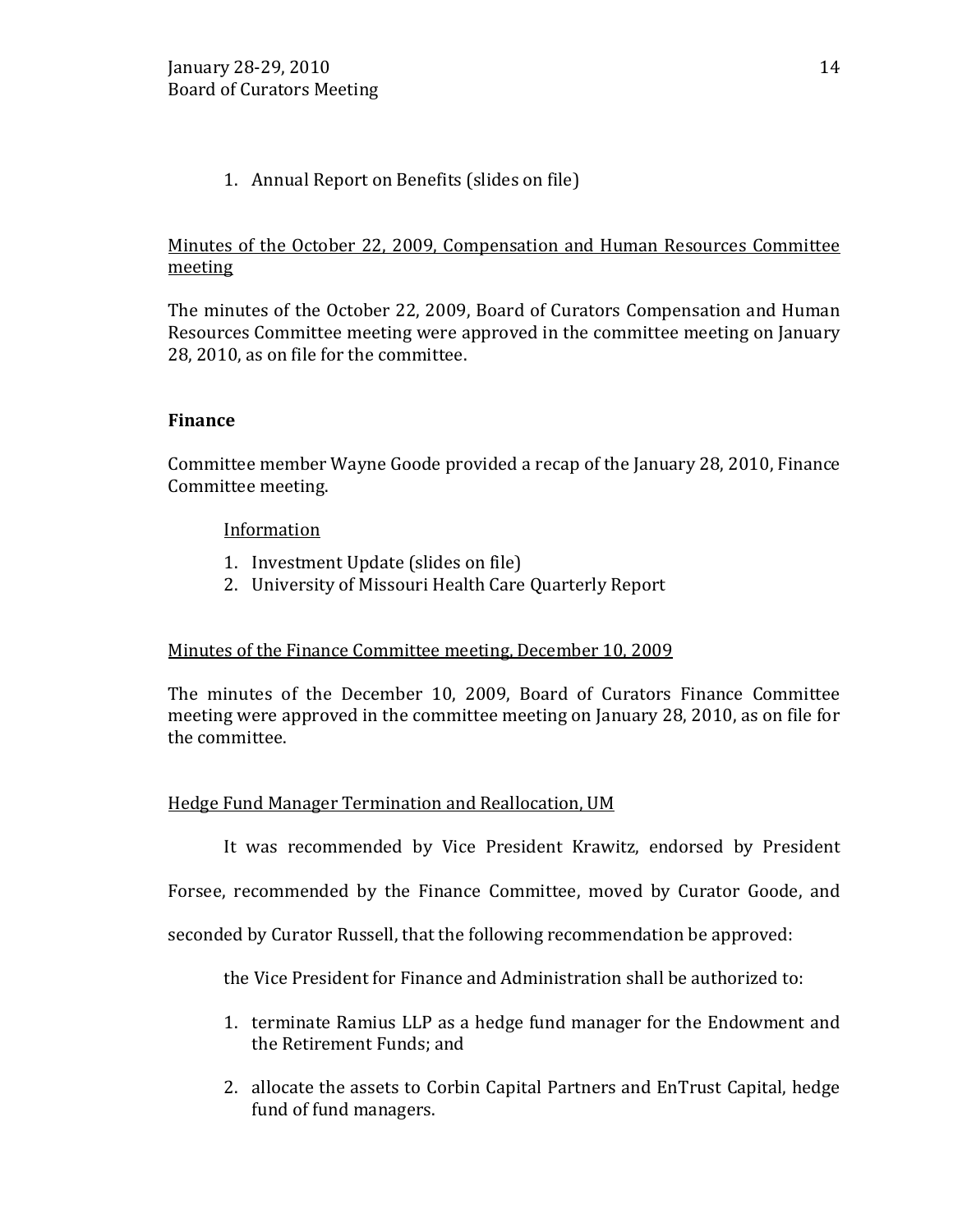Agreements entered into by the University are subject to review and approval by the Vice President for Finance and Administration and General Counsel.

Roll call vote:

Curator Bradley voted yes. Curator Carnahan voted yes. Curator Downing was absent. Curator Erdman voted yes. Curator Fraser voted yes. Curator Goode voted yes. Curator Haggard voted yes. Curator Russell voted yes. Curator Wasinger voted no.

The motion carried by a vote of seven in favor and one opposed.

Termination of U.S. Large Cap Equity Managers and Hiring of U.S. Large Cap Passive Index Manager, UM

It was recommended by Vice President Krawitz, endorsed by President

Forsee, recommended by the Finance Committee, moved by Curator Goode, and

seconded by Curator Russell, that the following action be approved:

the Vice President for Finance and Administration shall be authorized to:

- 1. terminate U.S. Large Cap Equity Managers Bernstein and Ernest as managers for the Endowment and the Retirement Funds; and
- 2. hire Mellon Capital to manage a passive U.S. Large Cap Equity Index representing 6% of the Retirement Trust Fund and 8.4% of the Endowment Fund, as outlined in the information on file with the minutes of this meeting.

Agreements entered into by the University are subject to review and approval by the Vice President for Finance and Administration and General Counsel.

Roll call vote: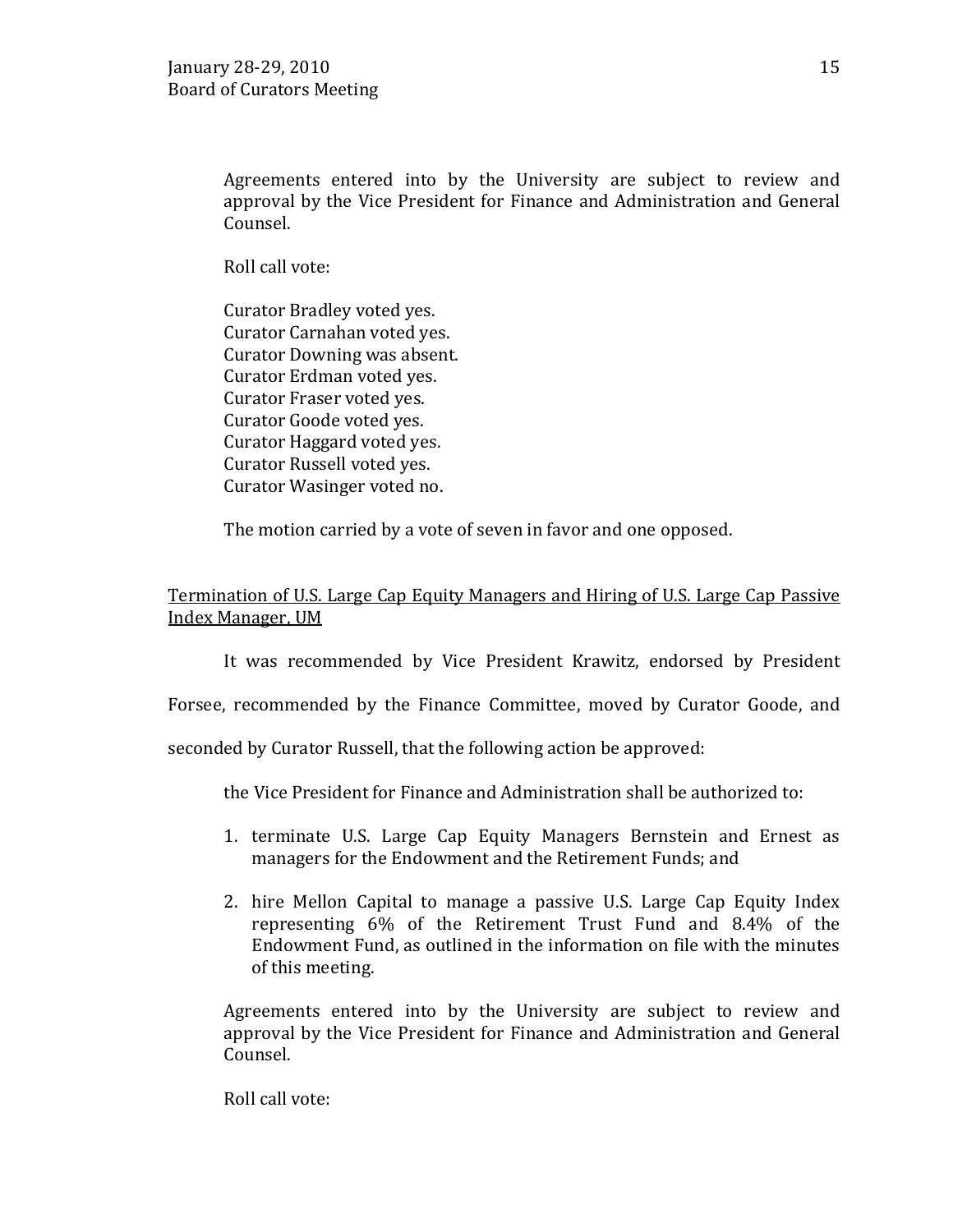Curator Bradley voted yes. Curator Carnahan voted yes. Curator Downing was absent. Curator Erdman voted yes. Curator Fraser voted yes. Curator Goode voted yes. Curator Haggard voted yes. Curator Russell voted yes. Curator Wasinger voted yes.

The motion carried.

### Fiscal Year 2011 Residence Hall and Family Student Housing Rates, UM

It was recommended by the respective Chancellors, endorsed by President

Forsee, recommended by the Finance Committee, moved by Curator Goode and

seconded by Curator Russell, that the following recommendation be approved:

the schedule of rates (as on file with the minutes of this meeting) for the Residence Halls and Family Student Housing at the University of Missouri-Columbia, the University of Missouri-Kansas City, Missouri University of Science and Technology, and the University of Missouri-St. Louis, effective beginning with the 2010 Summer Session.

Roll call vote:

Curator Bradley voted yes. Curator Carnahan voted yes. Curator Downing was absent. Curator Erdman voted yes. Curator Fraser voted yes. Curator Goode voted yes. Curator Haggard voted yes. Curator Russell voted yes. Curator Wasinger voted yes.

The motion carried.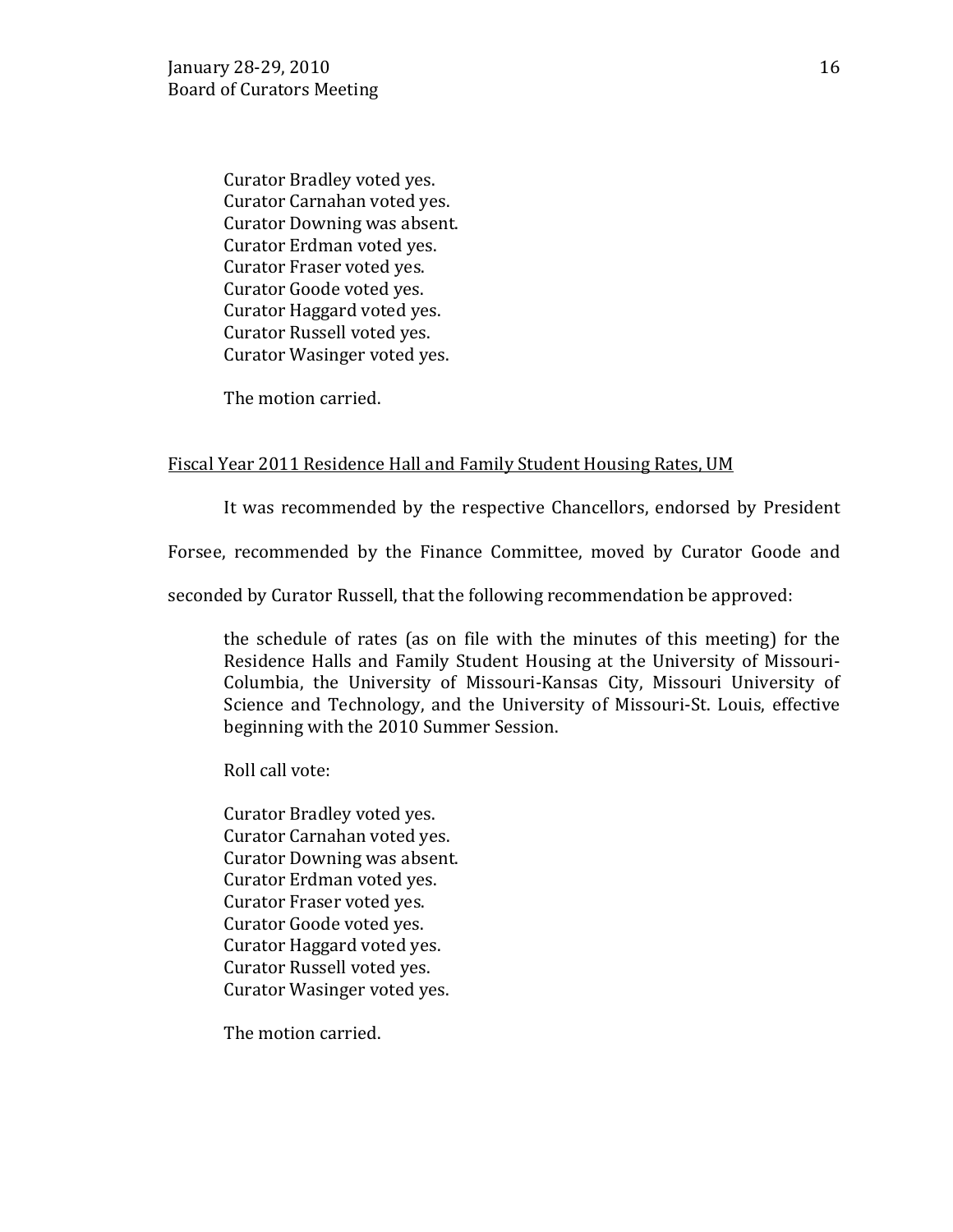### Schematic Design, Tate Hall Renovation, MU

It was recommended by Chancellor Deaton, endorsed by President Forsee,

moved by Curator Goode and seconded by Curator Fraser, that:

the schematic design prepared by Simon Oswald Associates, Columbia, Missouri, for the Tate Hall Renovation at the University of Missouri-Columbia (as on file with the minutes of this meeting), shall be approved.

| Funding is from:                            |             |
|---------------------------------------------|-------------|
| Revenue Bonds                               | \$8,054,047 |
| <b>Campus Facilities Utilities Reserves</b> | 25,000      |
| Total Funding                               | \$8,079,047 |
|                                             |             |

Roll call vote:

Curator Bradley voted yes. Curator Carnahan voted yes. Curator Downing was absent. Curator Erdman voted yes. Curator Fraser voted yes. Curator Goode voted yes. Curator Haggard voted yes. Curator Russell voted yes. Curator Wasinger voted yes.

The motion carried.

## Schematic Design, Switzler Hall Renovation and Addition, MU

It was recommended by Vice President Krawitz, endorsed by President

Forsee, recommended by the Finance Committee, moved by Curator Goode and

seconded by Curator Fraser, that:

the schematic design prepared by Peckham & Wright Architects, Inc., Columbia, Missouri, for the Switzler Hall Renovation and Addition at the University of Missouri-Columbia, shall be approved, as on file with the minutes of this meeting.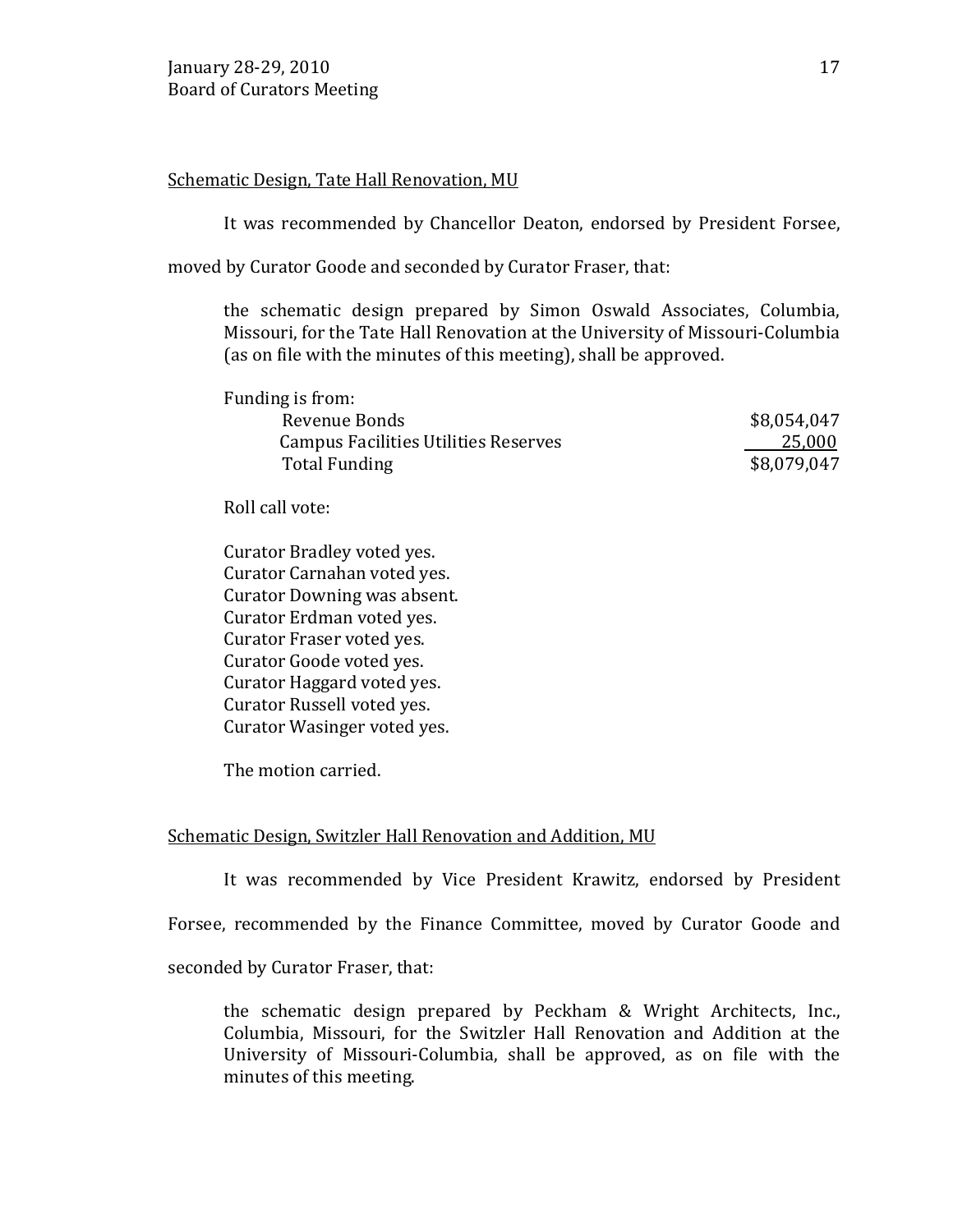| Funding is from:                   |             |
|------------------------------------|-------------|
| Revenue Bonds                      | \$5,195,953 |
| Campus Facilities (CF) Capital M&R | 1,006,331   |
| <b>CF Classroom Renovation</b>     | 800,000     |
| <b>CF Utilities Reserves</b>       | 75,000      |
| <b>Total Funding</b>               | \$7,077,284 |
|                                    |             |

Roll call vote:

Curator Bradley voted yes. Curator Carnahan voted yes. Curator Downing was absent. Curator Erdman voted yes. Curator Fraser voted yes. Curator Goode voted yes. Curator Haggard voted yes. Curator Russell voted yes. Curator Wasinger voted yes.

The motion carried.

#### **General Business**

Good and Welfare

Draft April 2010 Board of Curators meeting agenda – no discussion (on file)

Board of Curators Year-to-date Expenditures Report, as of December 31, 2009 – no discussion (on file)

Utilization of University of Missouri Web-stream of Board of Curators meetings, 2009 – no discussion (usage numbers on file)

It was moved by Curator Goode and seconded by Curator Fraser, that the

meeting of the Board of Curators, January 28-29, 2010, shall be adjourned.

Roll call vote:

Curator Bradley voted yes. Curator Carnahan voted yes.